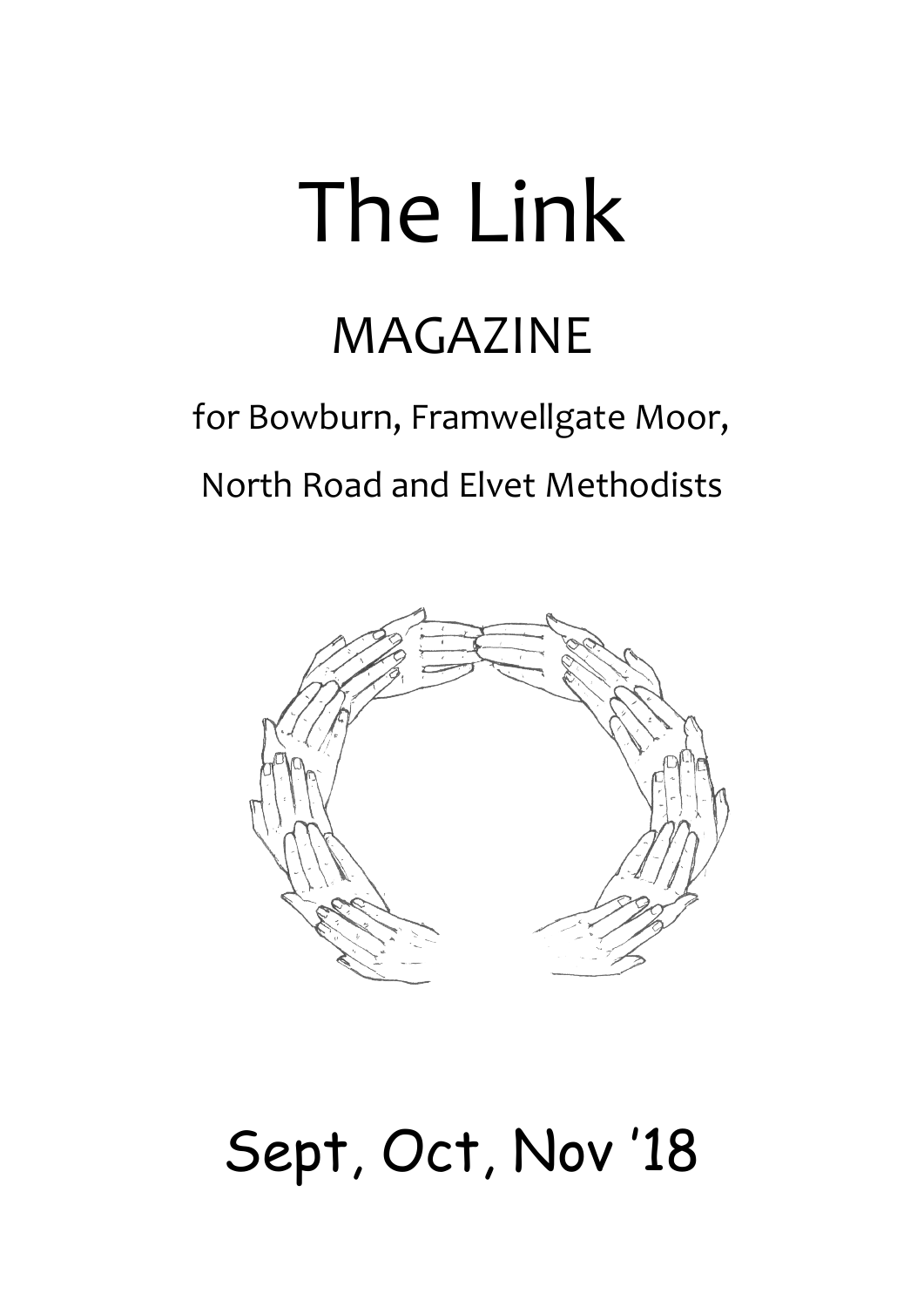## *A letter from our Minister*

## *Dear Friends in faith,*

I am excited to be coming to you in September to serve as your Superintendent. I have been convinced from my current regional position that change is needed widely. Being alongside a range of leaders in the NW has its pleasures but tangible change seems to only come over time and through relationships. Relationship is hard to nurture in a regional way as you tend to fly in and out of places. To be able to relate over time with folk again and see the successes grow is something I anticipate with great joy.

Success in faith matters, however, is also difficult to measure. I have experienced church growth in number, depth of spirituality, understanding, transformation and it is my calling's delight to help people narrow their distance to God.

It seems to work well when I do the few things I am best at with great enthusiasm. I discover what others are best at and encourage them to focus on a ministry that utilizes their skills. When I talk about ministry it is that of all believers and none is more important than another. I have seen a kind smile and a well -timed cup of tea draw a new member to the church. It took a while to get the tea maker to realize how her natural kindness was great evangelism.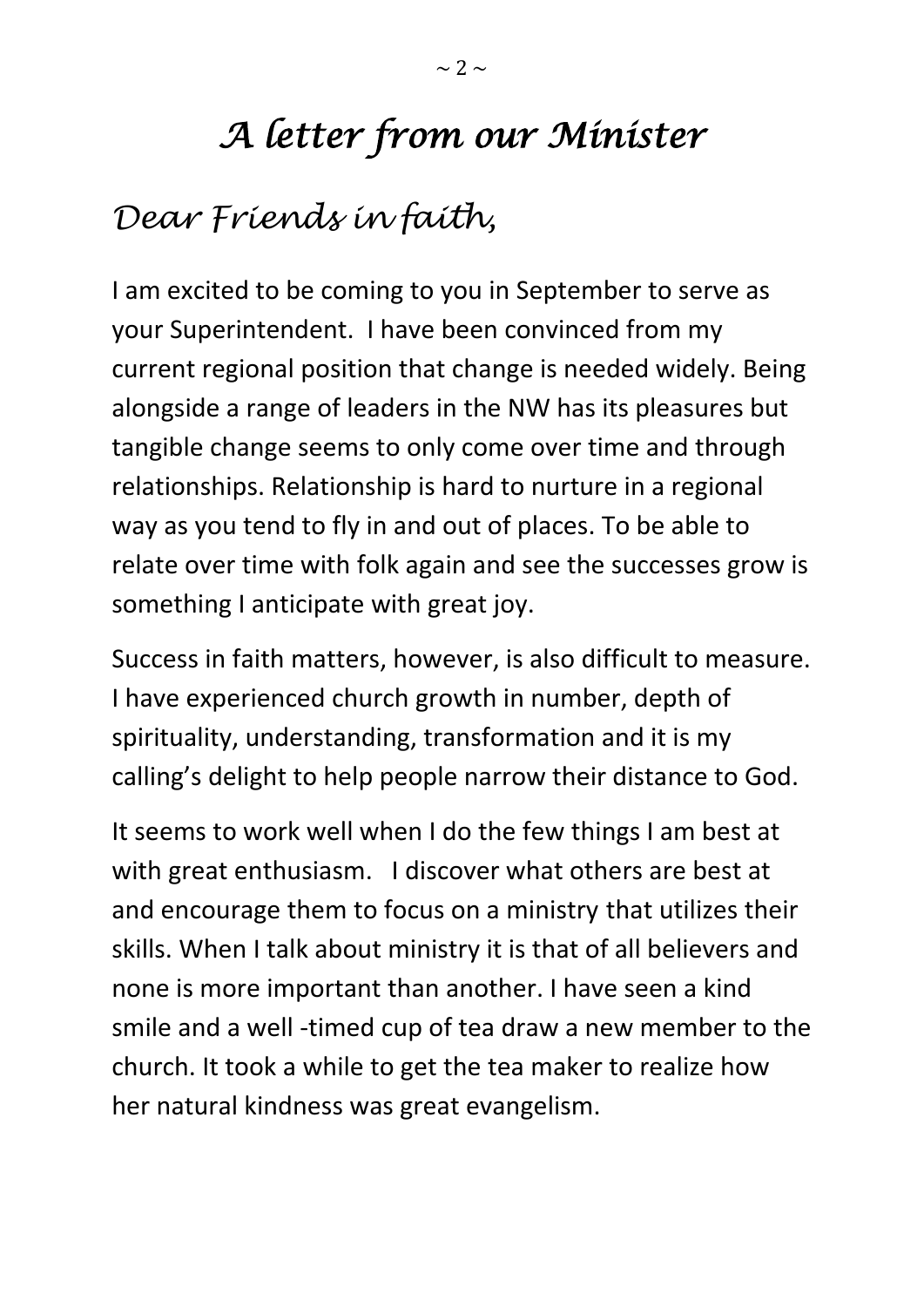Among many things that help people know my ministry is that I am a product of Emory University in Atlanta, Georgia. We focused on inclusive theology and social justice, Wesleyan thought, the best possible learning and all in the context of America's Bible-belt. I studied under Desmond Tutu. If you speak to my grandmother, I helped him to adjust to American thought. If you ask my wife, I drop his name to try and gain some reflected glory. As in most things my grandmother tries to make me better than I am and my wife is right. She is also better looking than I deserve and the mother of our two fine boys, Jack (12) and Brodie (6). Our husky, Helicopter and our cat, Skippy-John round out the family.

I will take the time to find out what God has written on the hearts in our Circuit and will do all I can to empower the ministry you are called towards. It will take some time to learn what these things are and earn the trust to let me help you fulfil what God already has in store. I trust, too, that we will have great fun along the way and discover new things about our faith in Christ Jesus.

God bless you,

*Rev John*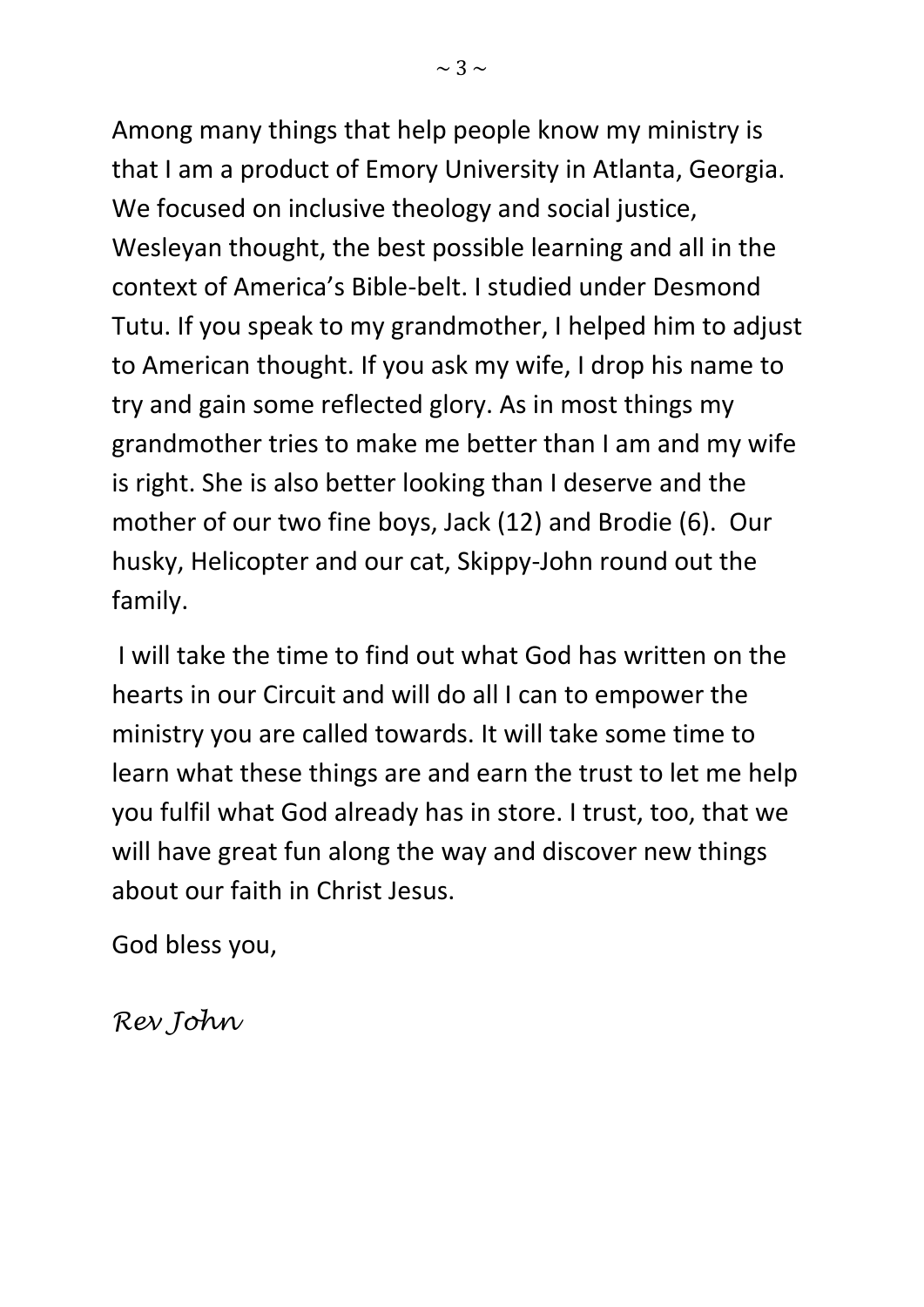#### Our new deacon, Ruth Lackenby, introduces herself

I am very much looking forward to joining you in Durham and being able to share in ministry and mission with you. This will be my third time of living in Durham as I completed my initial degree here, being at St Aidan's college for three years and also completed my ministerial training at the Wesley Study Centre.

Liverpool is where I call home as the place I have spent most of my adult life though I have also spent several years living and working in SE Asia, in the Philippines.

Prior to candidating as a deacon I had been a teacher for 25 years working principally with students across a wide spectrum of special educational needs but had on occasion ventured into mainstream teaching. Whilst living in the Philippines, I spent several years teaching at a school for 'missionary kids'. As a teacher I strove to help those who struggled to achieve, to be a voice for those who were unheard and my passion was, and still is, for personal development much more than academic success. When I completed my training at the Wesley Study Centre in Durham, where I gained a Diploma in Theology and Ministry (Distinction), I moved to live on the Wirral. During my probationary years I took the opportunity to explore and study Christian education and issues of pastoral ministry in greater depth. I would describe myself as a practical theologian. Placements and appointments have given me experience of circuit ministry in a variety of city centre, urban and suburban contexts as well as prison ministry.

My current context is Manchester Central Hall. In this city centre context the city, in all its variety, comes to and through our doors. We provide a place for prayer and space for people to be: a quiet oasis in a busy and vibrant city where all are welcomed with hospitality and care.

I love to think and work 'outside of the box' but recognise that to do so I need to have and understand 'the box'. I am much experienced in eating cake - afternoon tea is a speciality; drinking both tea and coffee - always looking to be inclusive; having conversations and listening - balance is good; and praying. I also enjoy swimming, drumming, gardening, reading and walking the dog whatever the weather.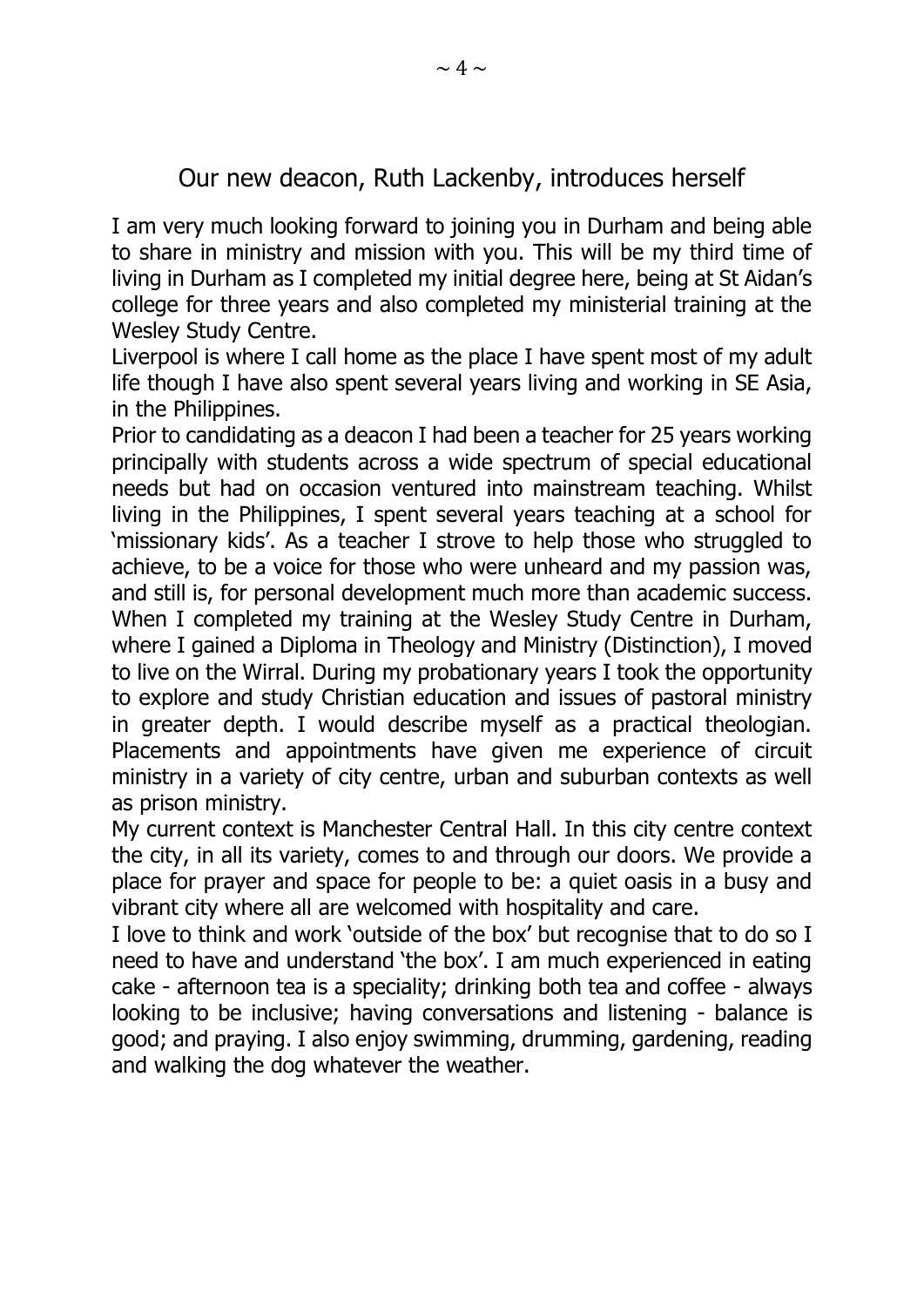*"There was a believer in Joppa named Tabitha (which in Greek is Dorcas). She was always doing kind things for others and helping the poor."*

#### *Acts 9:36 NLT*

In an article entitled 'The History of Random Acts of Kindness' I learned that it all started in a restaurant in Sausalito, California in 1982 where Anne Herbert scrawled on a placemat the following words: 'practise random acts of kindness and senseless acts of beauty'. Yet, here in Joppa, Luke introduces us to Dorcas, commended for her acts of kindness. It seems as if as Christians we may have failed to capitalise upon a simple, foundational responsibility of discipleship.

Dorcas simply got on with doing good works, so when she died she was greatly mourned. So much so that Peter came, prayed for her and she was restored to life. God wants kind people.

One reason older people are ignored is that often they are slow. All this demonstrates just how self-centred we have each become, which is why in 1982 a placemat slogan left such a lasting impression. It has given birth to

*[randomactsofkindness.org](http://randomactsofkindness.org/)*, a foundation dedicated to building a kinder world. Hold on! Isn't that the invitation the Church accepted from Jesus?

If we left our homes each day with a commitment to put other people's interests ahead of our own through spontaneous acts of random kindness, kingdom behaviours would begin to express themselves all over the country. Given that we know we are hardwired to mirror other human beings, before long we would be multiplying such random acts a hundredfold and run the risk of an epidemic of kindness spreading nationwide. Do something thoughtful, say something complimentary, and offer your support. It's not difficult. It puts a smile on their face as well as on yours. It costs us little and reminds us to love our neighbour – precisely the same way we want to be loved.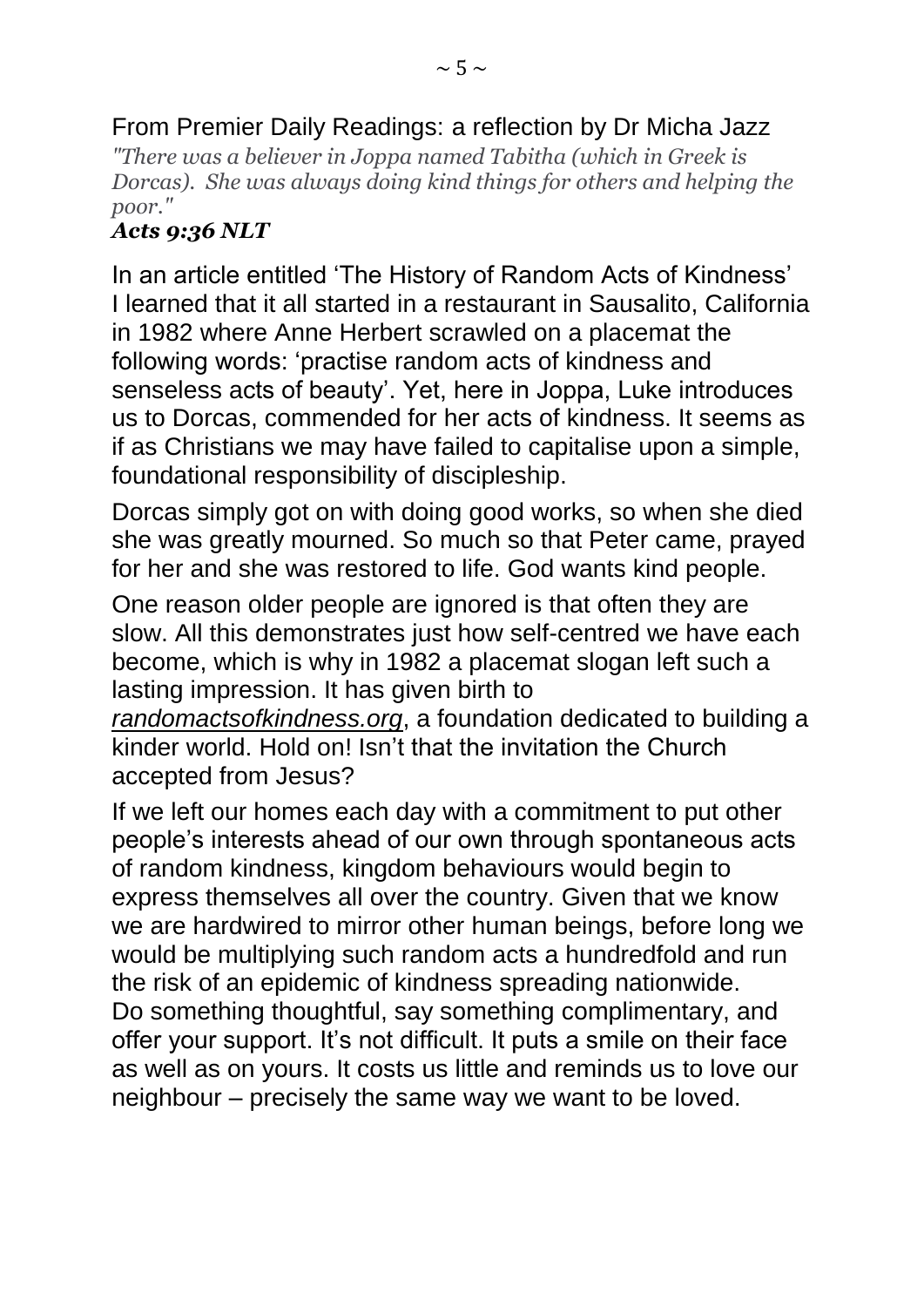## WORSHIP IN SEPTEMBER

## **Bowburn**

| 2nd  | 10.30 a.m. | <b>Readers' Service</b>          |
|------|------------|----------------------------------|
| 9th  | 10.30 a.m. | Mr Bill Offler                   |
| 16th | 10.30 a.m. | <b>Revd Joanne Thorns</b>        |
| 23rd |            | 10.30 a.m. Harvest Festival -    |
|      |            | Mrs Jane Middleton               |
| 30th | 10.30 a.m. | Holy Communion - Revd Andy Longe |

## **Elvet**

| 2nd  | 10.45 a.m.   | Holy Communion -                                  |
|------|--------------|---------------------------------------------------|
|      |              | <b>Revd John Squares</b>                          |
|      | 6.00 p.m.    | <b>Circuit Welcome Service for</b>                |
|      |              | <b>Revd John Squares and Deacon Ruth Lackenby</b> |
| 9th  | 8.30 a.m.    | Holy Communion -                                  |
|      |              | <b>Revd John Squares</b>                          |
|      | 10.45 a.m.   | Revd John Squares                                 |
|      | 6.00 p.m.    | Readers' Service                                  |
| 16th | $10.45$ a.m. | Mr Bill Offler                                    |
|      | 6.00 p.m.    | Holy Communion -                                  |
|      |              | <b>Revd Colin Jackson</b>                         |
| 23rd | $10.45$ a.m. | Mr Rocky Chan                                     |
|      | 6.00 p.m.    | <b>Revd John Squares</b>                          |
| 30th | $10.45$ a.m. | Harvest Festival – Mr John Scott                  |
|      | 6.00 p.m.    | <b>Readers' Service</b>                           |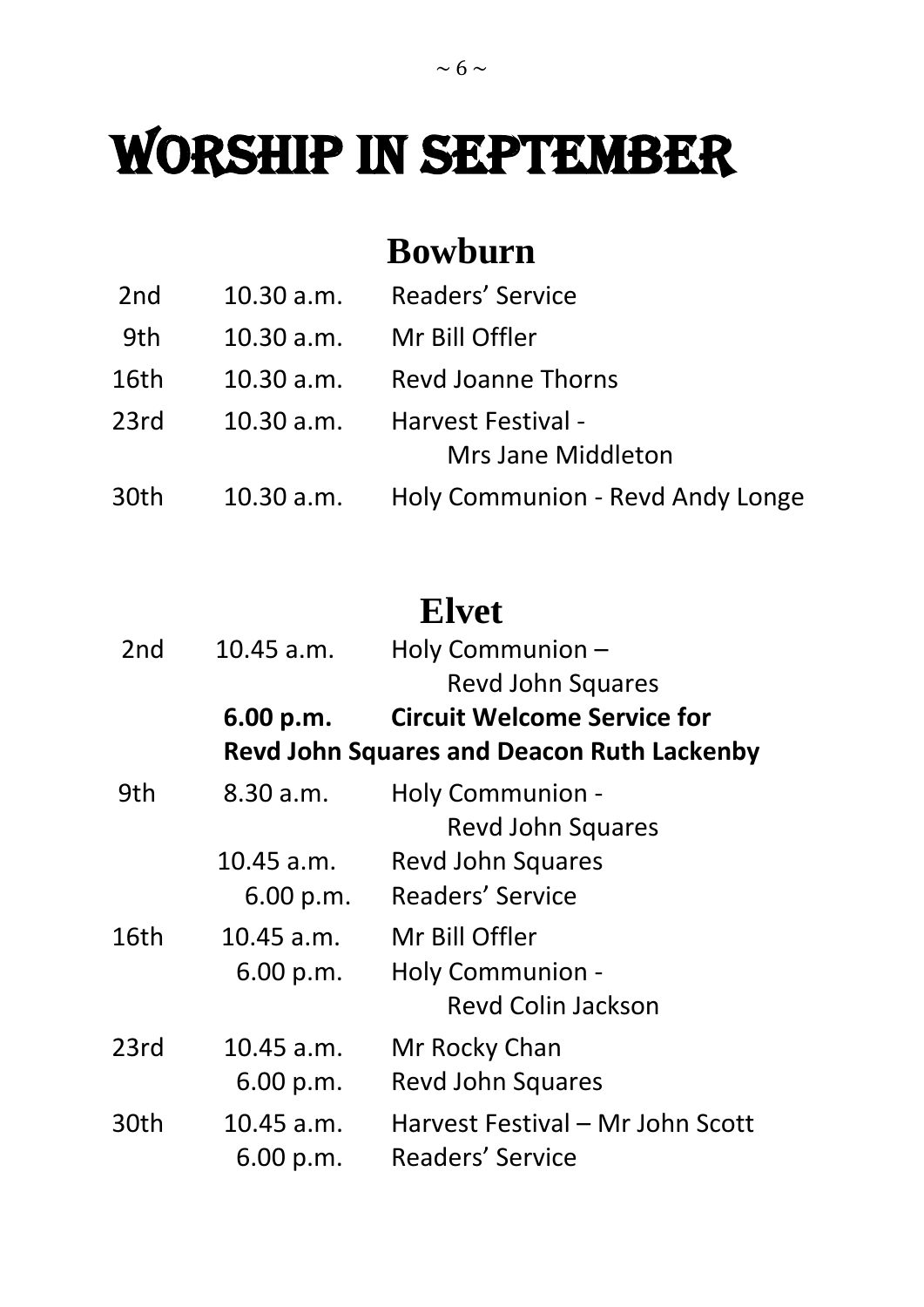## WORSHIP IN september

## **Framwellgate Moor**

| 2 <sub>nd</sub> | 10.30 a.m. | <b>Readers' Service</b>                       |
|-----------------|------------|-----------------------------------------------|
| 9th             | 10.30 a.m. | Mrs Mary Tribe                                |
| 16th            | 10.30 a.m. | Harvest Festival -<br><b>Prof Mark Wilson</b> |
| 23rd            | 10.30 a.m. | Holy Communion -<br><b>Revd John Squares</b>  |
| 30th            | 10.30 a.m. | Mr Bill Offler                                |

## **North Road**

| 2 <sub>nd</sub> | 10.30 a.m. | Joint Service at Elvet                       |
|-----------------|------------|----------------------------------------------|
| 9th             | 10.30 a.m. | <b>Mrs Frances Proud</b>                     |
| 16th            | 10.30 a.m. | Holy Communion -<br><b>Revd John Squares</b> |
| 23rd            | 10.30 a.m. | Readers' Service                             |
| 30th            | 10.30 a.m. | <b>Prof Mark Wilson</b>                      |

*For worship in October and November, please consult the plan or your own church notices.*

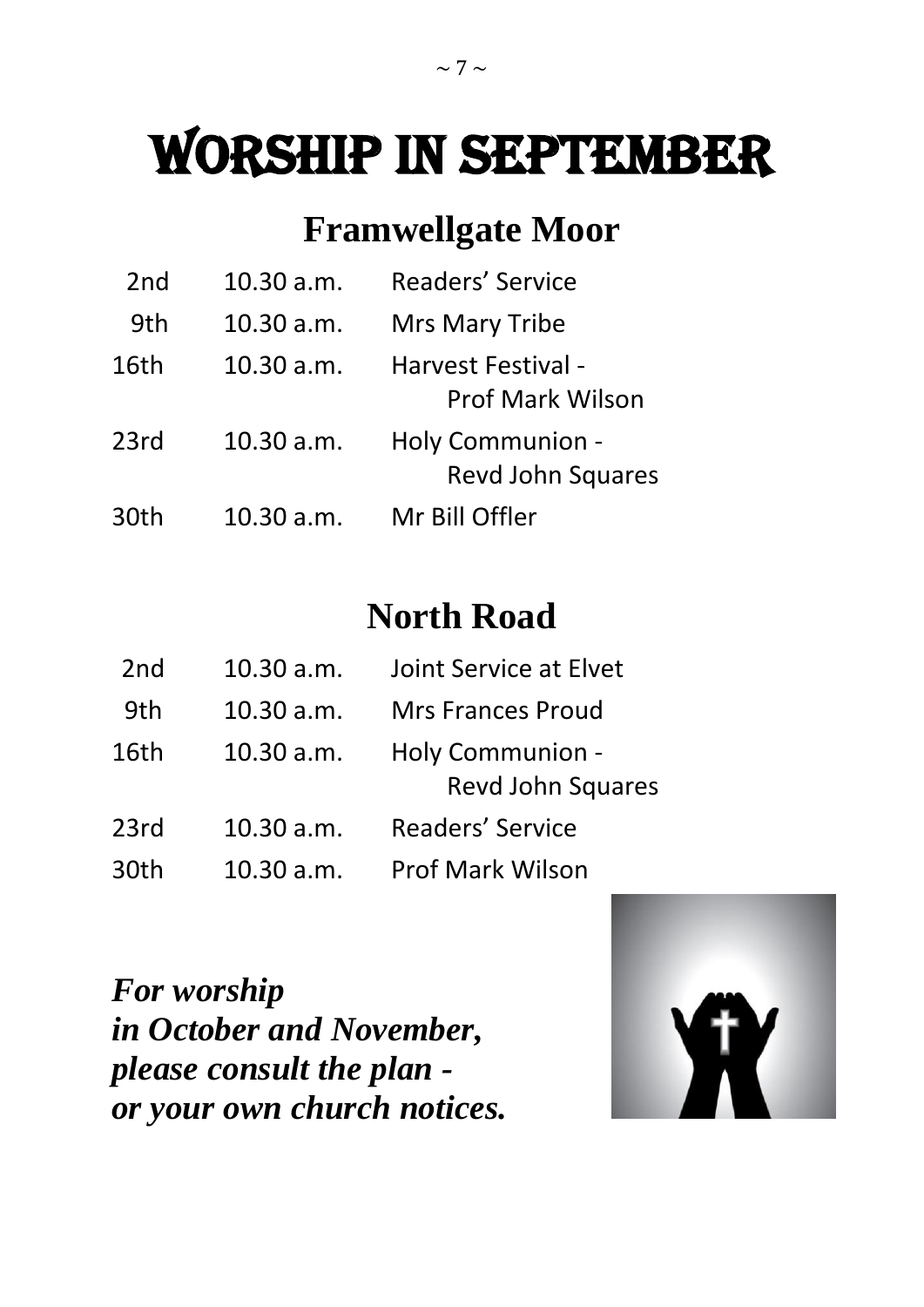

## *Dear Friends,*

Isn't "welcome" a wonderful word? You are saying to someone, "It is well that you have come". The word is formed in the same way in all the European languages that I know – "bienvenu" etc.

It is time to welcome Revd John Squares and Deacon Ruth Lackenby into our midst – and to welcome Revd Richard Andrew as our new Chair of District. Lots of welcomes!

Before we know it, the students will be back - and we can welcome them, too. We can welcome the many groups that use our premises on a regular basis. We can welcome the audiences for concerts and events held in our churches and church halls. We can welcome those who only come occasionally - for a wedding, or because it's Christmas, for example.

Let's make "welcome" not just a word on our lips but an attitude in our hearts.

*Jackie*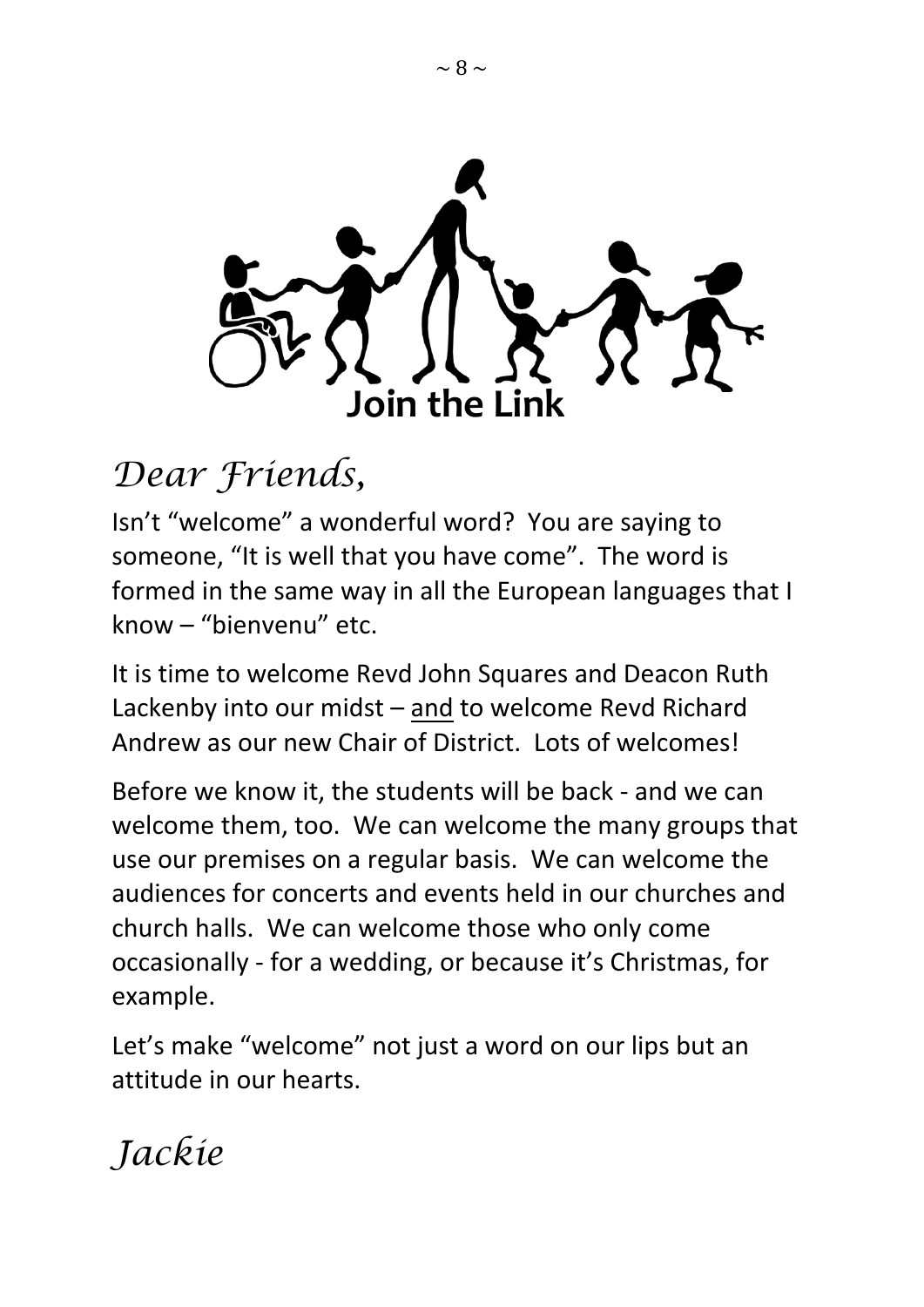### **We have welcomed into the Church** BY BAPTISM

8th July Jacob BISSELL and Olivia DAVIDSON-BROWN (Elvet)

### BY CONFIRMATION AND RECEPTION INTO MEMBERSHIP

15th July Sandra COOPER and John DAWKINS (North Road)

### WEDDINGS

**Congratulations to this couple married in our church.** 16th June Andrew HARDY and Ruth BISSELL (Elvet)

### FUNERALS

**Our condolences to the families and friends of those whose funerals have taken place**

> 1st June Patricia McDOUGALL (Elvet) 14th June Vera WILKINSON (Elvet) 4th July Marjorie HINDMARSH(Elvet)

## WORSHIP LEADER COMMISSIONING

15th July Joan PORTREY (North Road)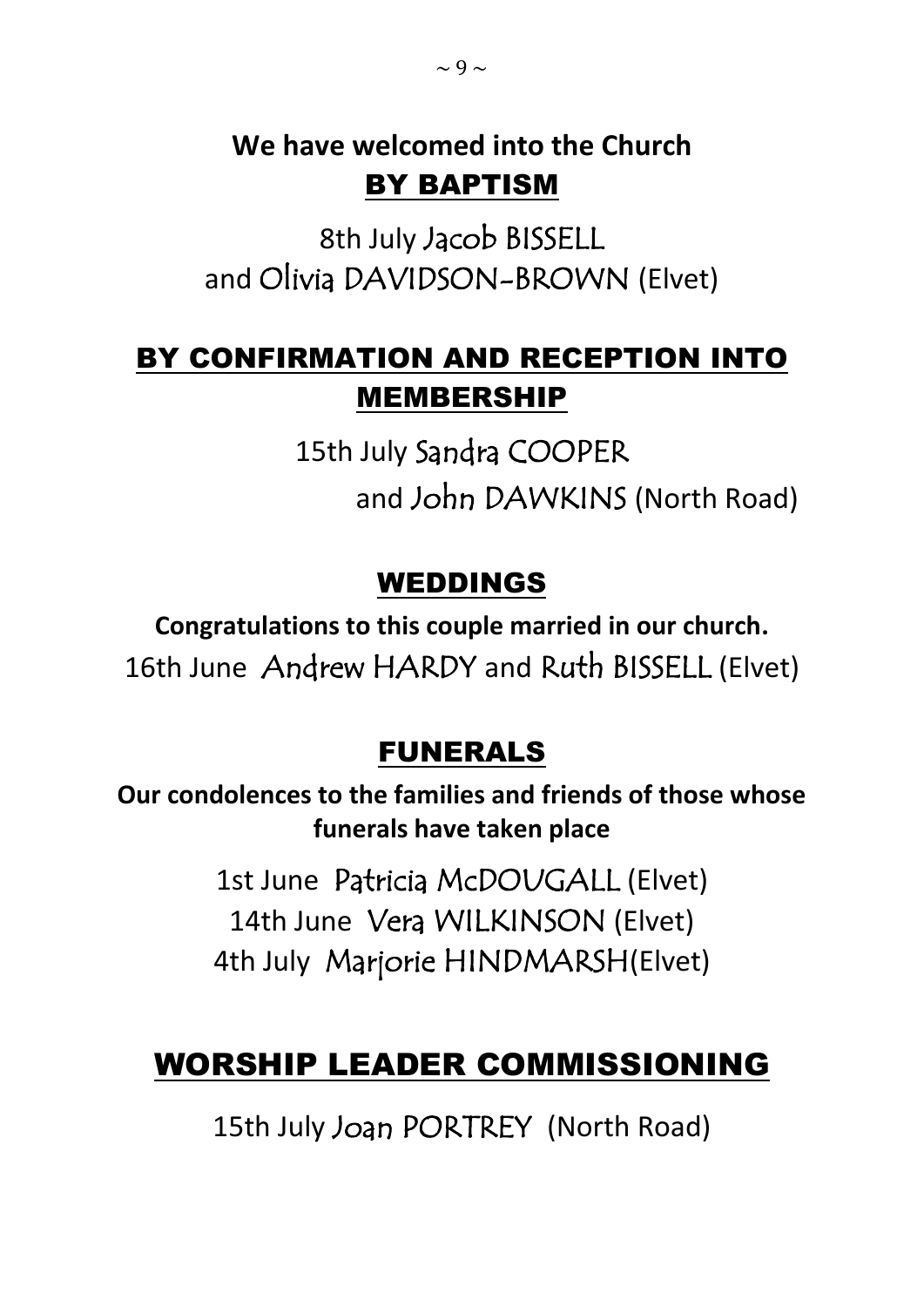## Cradle Roll Birthdays

| <b>September</b> | 23rd | Olivia Davidson-Brown (Elvet)   |
|------------------|------|---------------------------------|
| <b>November</b>  | 7th  | Skye LEE (Elvet)                |
|                  |      | Savannah LEE (Elvet)            |
|                  | 18th | Ava Victoria Houston (Elvet)    |
|                  | 22nd | Sarah SCOTT (Elvet)             |
|                  |      | <b>JUNIOR CHURCH BIRTHDAYS</b>  |
| September        | 10th | Jack Evans (Elvet)              |
|                  | 11th | John Phillips (Elvet)           |
|                  | 28th | <b>Matthew Powell (Elvet)</b>   |
| <b>October</b>   | 17th | <b>Oscar Scott (Elvet)</b>      |
|                  | 27th | Poppy Thompson (Elvet)          |
|                  | 31st | Nathan Kelly (Elvet)            |
| <b>November</b>  | 5th  | <b>Thomas Churchill (Elvet)</b> |
|                  | 7th  | Elizabeth Thompson (Elvet)      |
|                  | 13th | Sophia Bissell (Elvet)          |

On Sunday **Nov 4th**, North Road and Elvet are having a joint service at North Road and **Angy Long** is our preacher.

After the service there will be a **joint church meal**. This is a time when two churches can come together in fellowship to share a common bond and be united.

**Please put this date in your diary**.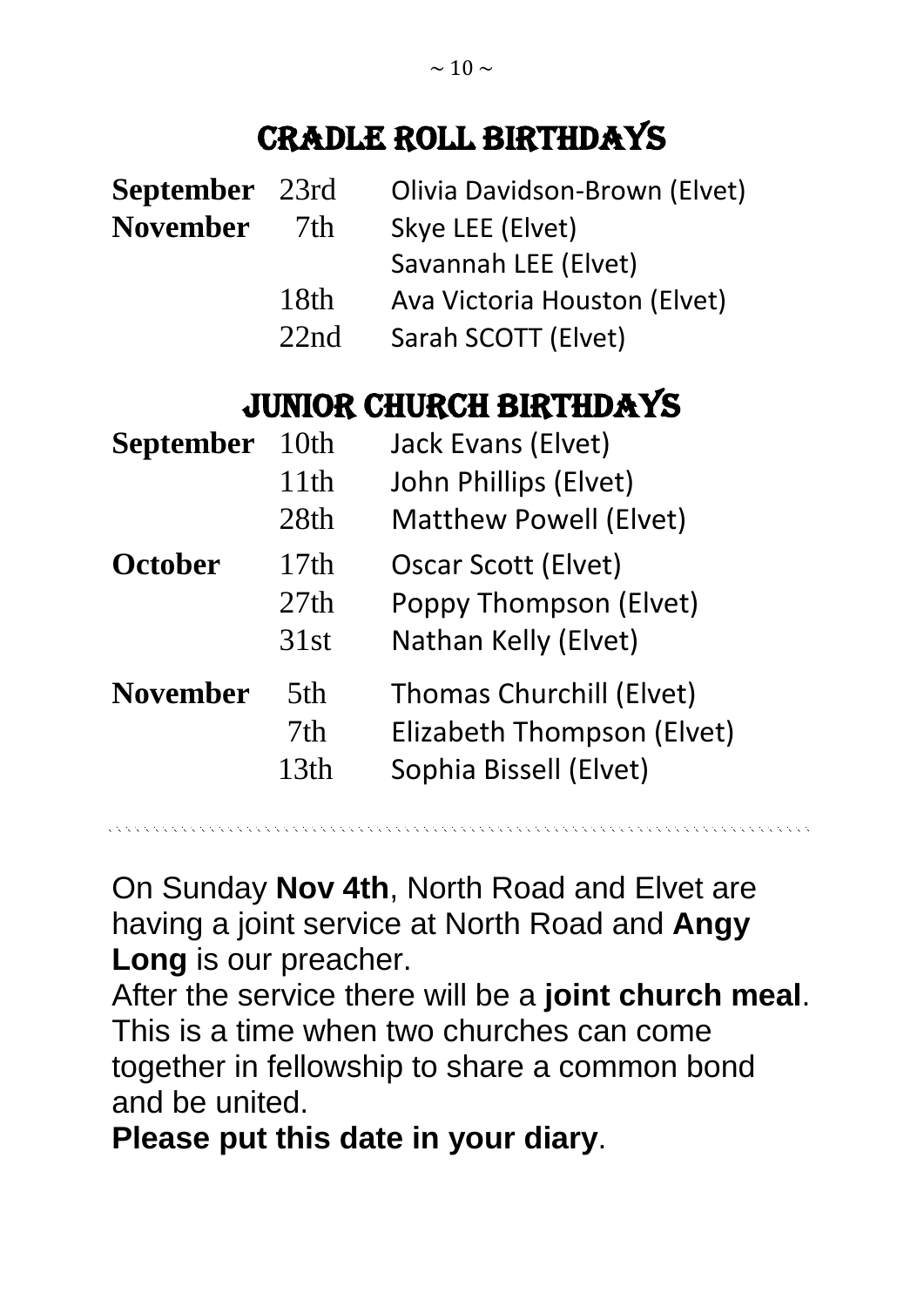### **St Monan's Prayer**

St Monan is the legendary saint who has given his name to the village of St Monan's in Fife, on the Fife Coastal Path. The parish church of St Monan's, dating from 1369, also bears the saint's name and is said to be the church nearest to the sea in the whole of Scotland. Indeed, the sea can be seen from any external view of the church. Perhaps you can just make out the faint line of the sea behind the church in this photograph.



The parish of St Monan's offers this lovely prayer to visitors to the church: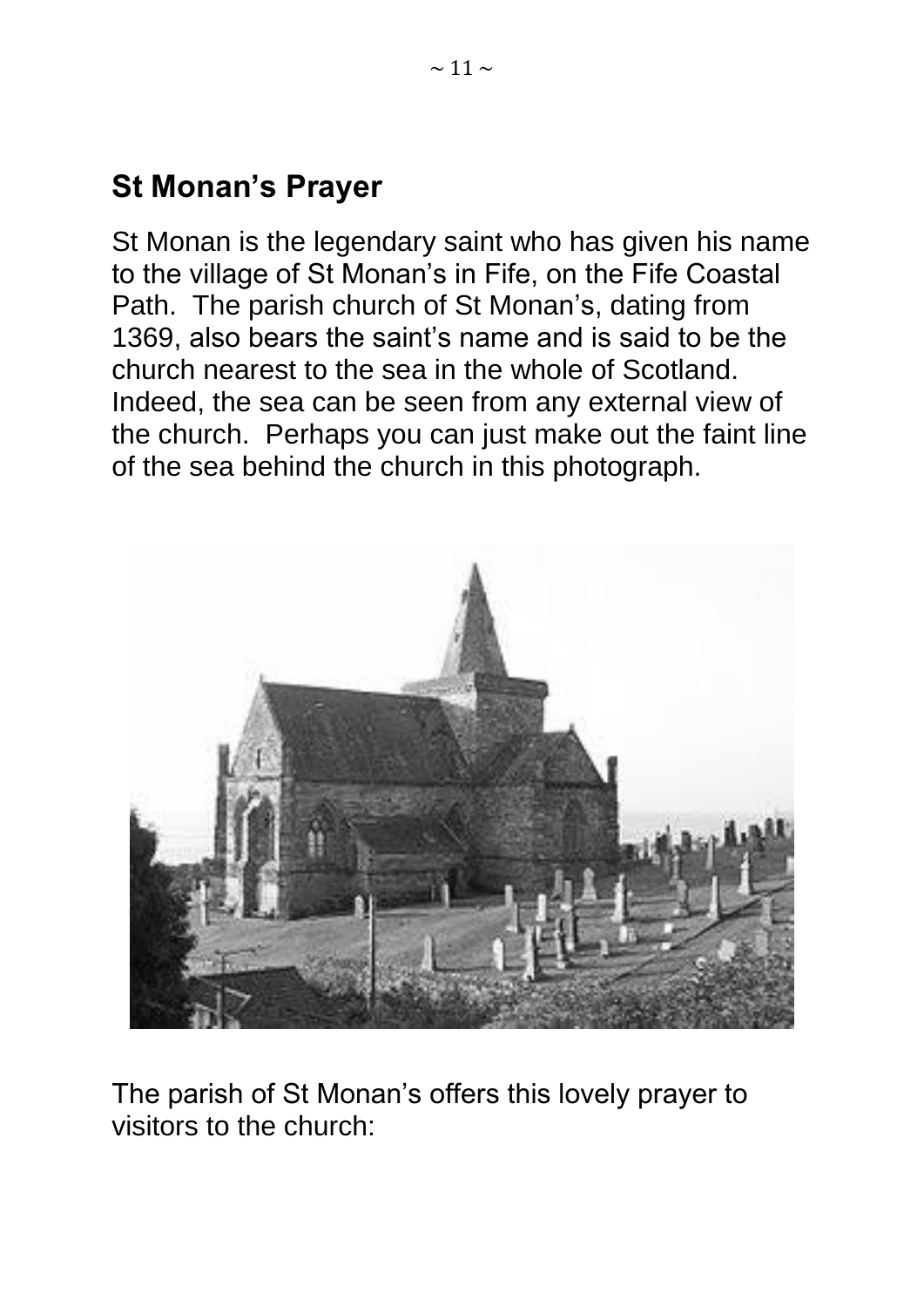*God, In the peace of this holy place, I say a prayer from my heart.*

*I thnk you for creation: this lovely coastline, the landscape, the rocks, the sea; this ancient kirk, its silence, its peace. Thank you for protection on my path here. Thank you for the blessings of my life.*

*I am sorry for what lessens me as a human being: travel cannot remove this burden: take it from me in this holy place.*

*I ask for your companionship on the road ahead: in every step, with family, friends or alone, let the peace of this holy place be my friend and my hope.*

*AMEN*



King David II who had the church built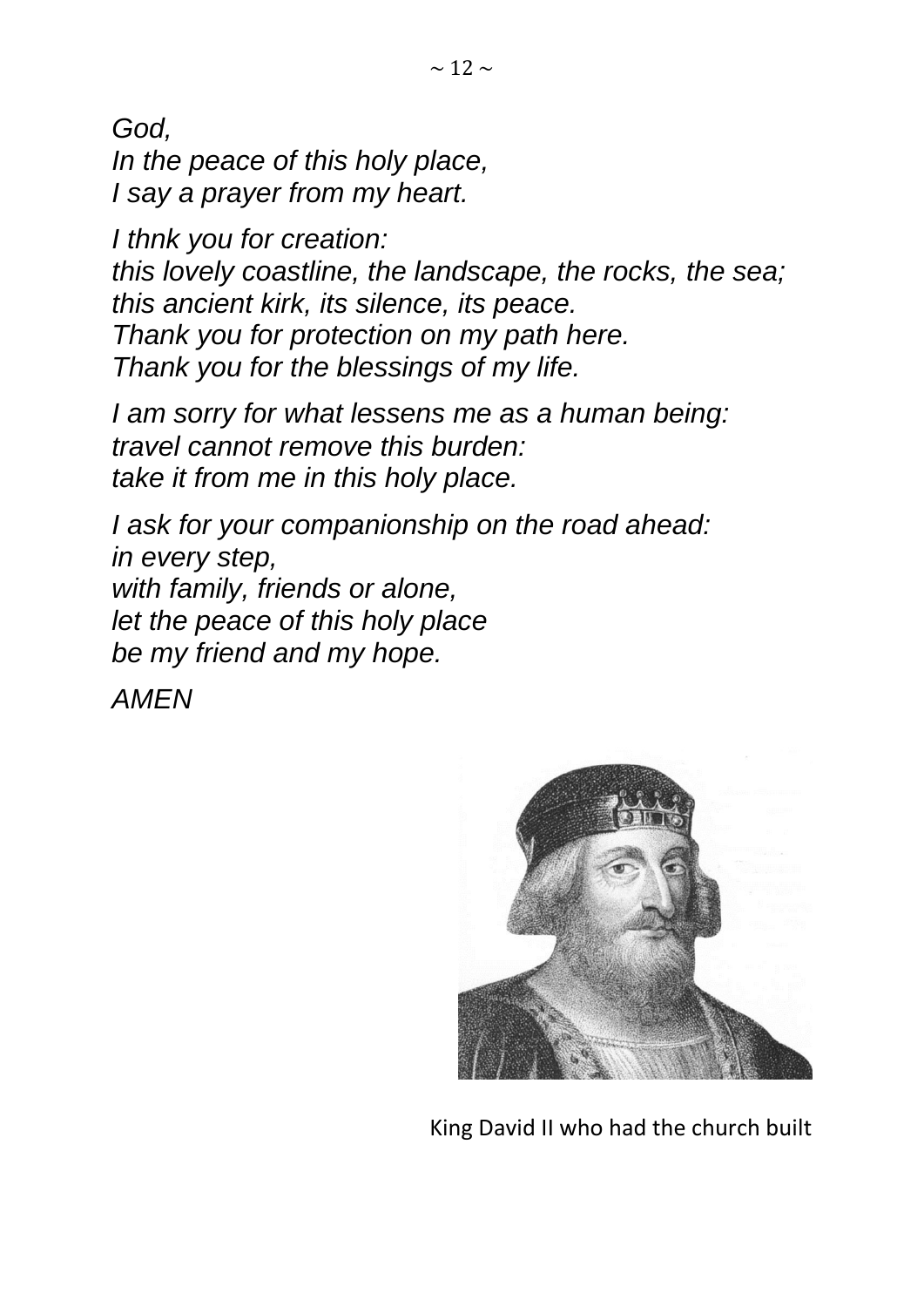### **Knighted in the Queen's Birthday Honours**

Former Elvet minister, Revd Dr Ralph Waller, has been knighted in the Queen's Birthday Honours. Sir Ralph, who was minister at Elvet in the late 1970s, has been made a KBE, a Knight Commander of the Most Excellent Order of the British Empire, for his services to education.

After leaving Durham, Ralph became Principal of Harris Manchester College, Oxford. Harris Manchester is a unique part of the University of Oxford, as it takes only students aged 21 and over to read for both undergraduate and graduate degrees, providing opportunities for those who have missed out on education whilst younger.

The award of his knighthood is for Ralph's work in providing opportunities for mature students at Oxford, raising many tens of millions of pounds to do this, and for his support and encouragement of head teachers and school teachers through the work of the Farmington Institute.



The Farmington Institute for Christian Studies is based at [Harris Manchester College](https://en.wikipedia.org/wiki/Harris_Manchester_College) and Sir [Ralph i](https://en.wikipedia.org/wiki/Ralph_Waller)s its Director. The Institute's aim is to support, encourage and improve Christian education in schools, colleges and universities. The Institute is [ecumenical](https://en.wikipedia.org/wiki/Ecumenism) in its outlook and takes a particular interest in developing good relationships with other [world religions.](https://en.wikipedia.org/wiki/World_religions) Sir Ralph Waller said: "'It was a real surprise to be honoured in this way, as the privilege of being the Head of Harris Manchester College for 30 years has been a reward in itself. "The whole College community has worked together, with the University's support and encouragement, to provide the best possible education for older students, often from disadvantaged backgrounds."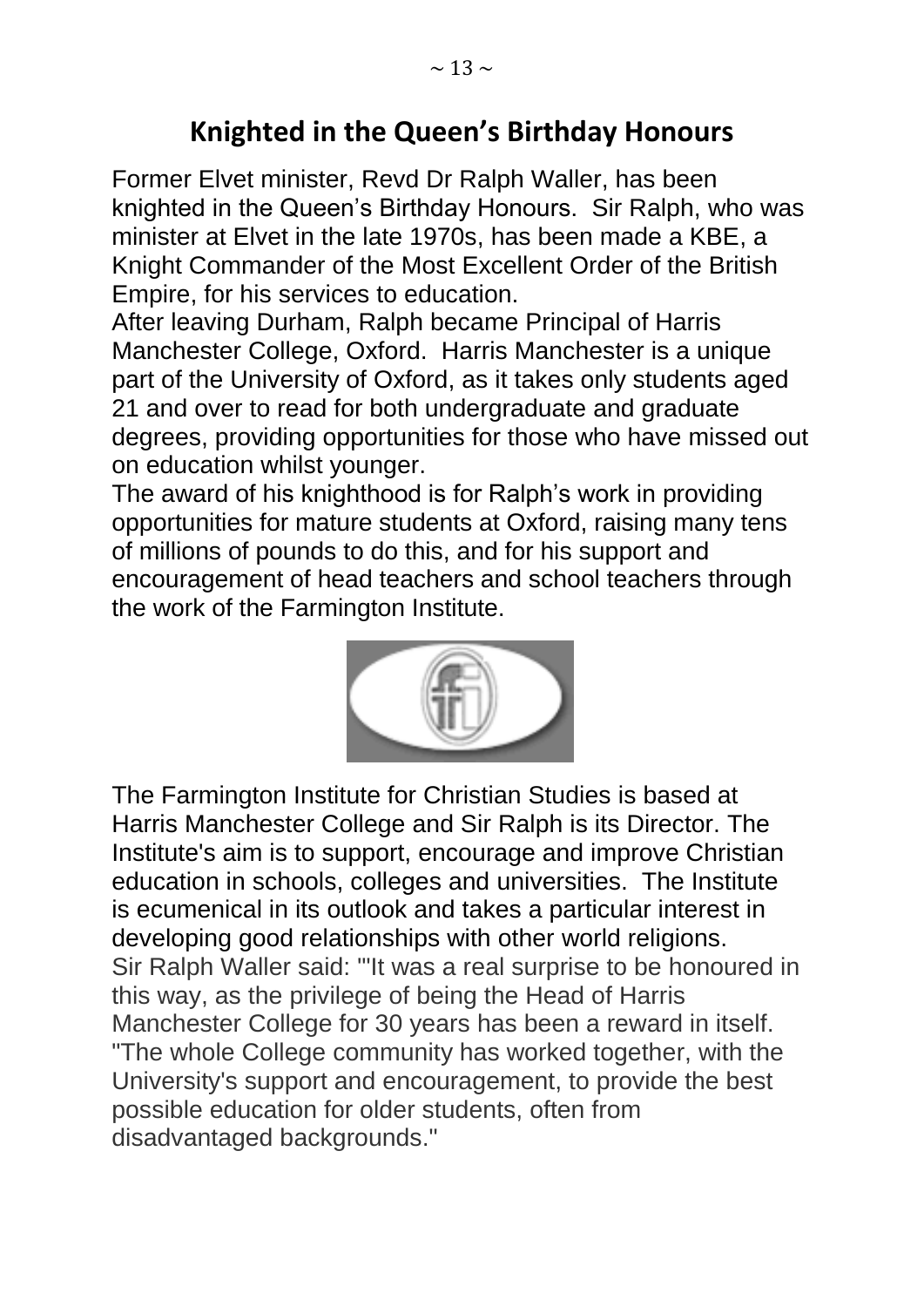#### **A reflection by John Fuller**

For most of the spring this year we had the pleasure of two of God's smaller creatures, in the form of a pair of Blue Tits, nest in our small garden. First they visited the nest box inspecting it like a human couple might view a potential new home. Then they moved in bringing bedding for the nest. This was followed by the male flying to and fro with food for the female while she sat on the eggs. Then came the almost constant and relentless feeding of the young with both parents flying in and out virtually non-stop. Their stamina and aviation skills were amazing, flying into the box through a hole not much larger than themselves. The speed they flew at, the twists and turns in flight were awe-inspiring.

During the recent beautiful June and July weather I have thought a lot about God's creation. It is three years since my wife received a heart transplant at the Freeman hospital, and a few months after I was asked if I would join the Patient and Public involvement group for Transplant research at Newcastle University. We comment on the ethics, potential value, and review the 'plain English' of articles. This has given me an insight into the complexities of, not just the human body, but all mammals. While we may not look like other animals, from the point of view of how our major organs work, fundamentally we are all the same. Others, the birds, reptiles, fish, while they may be significantly different in many ways they all have hearts and other vital organs. As I listen to medical researchers talk about their work, on the one hand I am amazed at how our bodies continually go through extremely involved procedures. How much God has revealed to medical science, what has been learnt by our Doctors and scientists and the advances in a relatively short time are phenomenal. But on the other hand it is clear just how much is still unknown to human science. One of the goals in Transplant surgery is to be able to grow replacement organs, but it is clear that this is years away and yet God's creation reproduces entire animals including humans, and Blue Tits, on a daily basis. I recently listened on the radio to a Professor from Durham university talking about his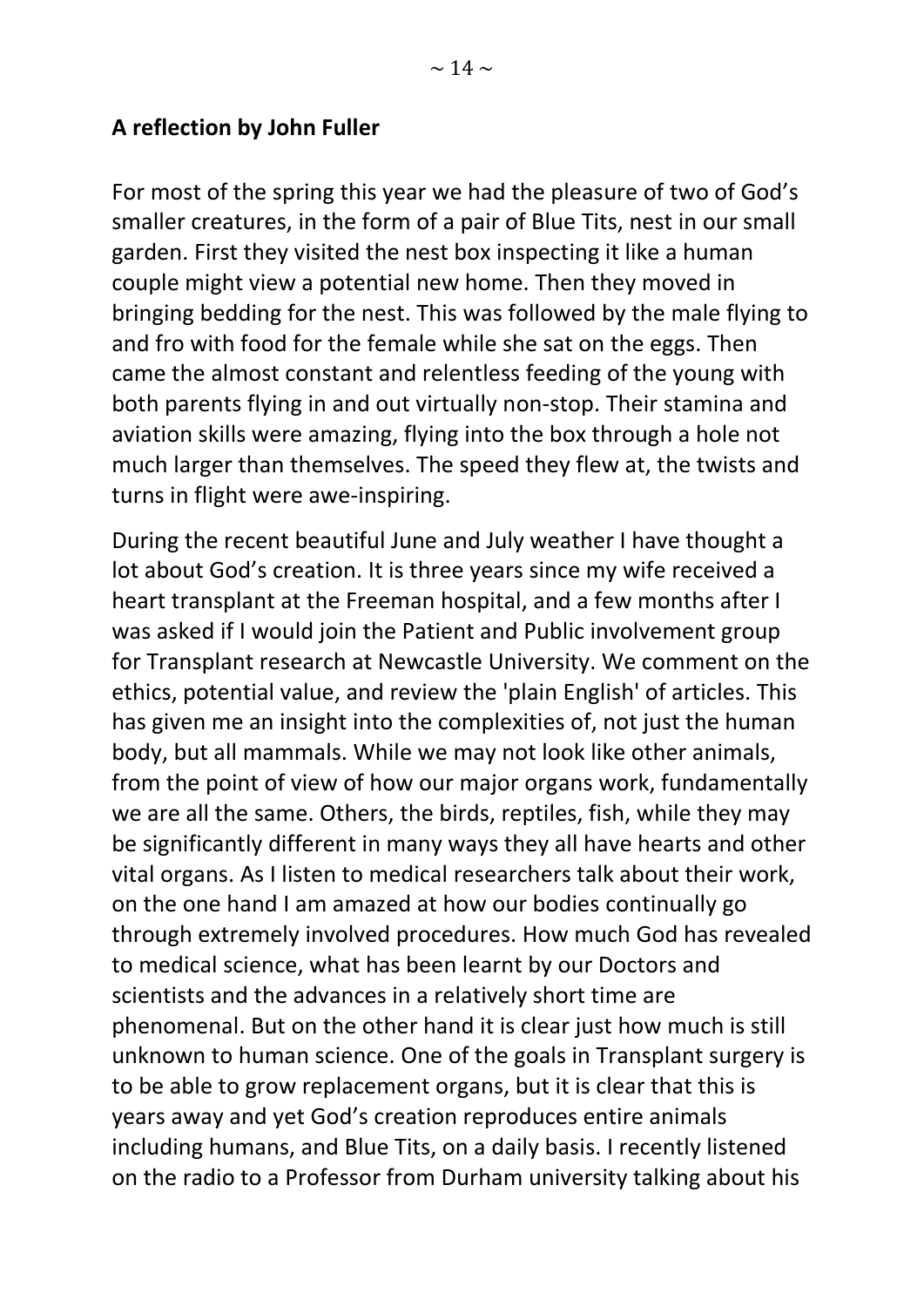work on cosmology. It is clear that our understanding of the universe has moved forward at an astonishing rate and yet each time a question is answered many new ones are being asked.

There are, in our Society today, many people who would try and have us believe that religion is an out-dated institution and that we should move on; the universe and everything in it is just a matter of evolution. I cannot accept this. Even accepting that billions of years have passed, the processes by which the various forms of life are sustained are, to my mind, just too complex to have happened by accident. When I listen to cosmologists trying to explain their theories, there is never any real attempt to explain where all the material came from in the first place. This is not surprising as their theories at just that. Theories! By their own admission, as good as the equipment they have is, there are limits to what it can do. To be fair there are scientists with a religious belief but their voices, at least on that subject, are rarely heard.

For myself, God is a loving God who guides me through life. I look in amazement at the Universe and the world that God has created. Yes, it is an evolving world, but still God's world. Not something that just happened. With the weather this summer we are seeing its beauty at its very best. We should be grateful for the advances that God has allowed us to make and use the skills to have been able to learn for the good of all that inhabit our world. The Blue Tits have now flown the nest and we wish them well and look forward to next spring's nesting season and our nest box being used again. Recently we took a trip to the coast and were walking near to Souter lighthouse at Whitburn, once again admiring the beauty of nature. We came across a plaque with the following inscription. I don't know its origins but it is ideal as a summary of what I have been trying to say.

"Nature in all its diversity grants us a glimpse into the heart of God the Father, which is nothing but love. Trust in this love; you will never be disappointed."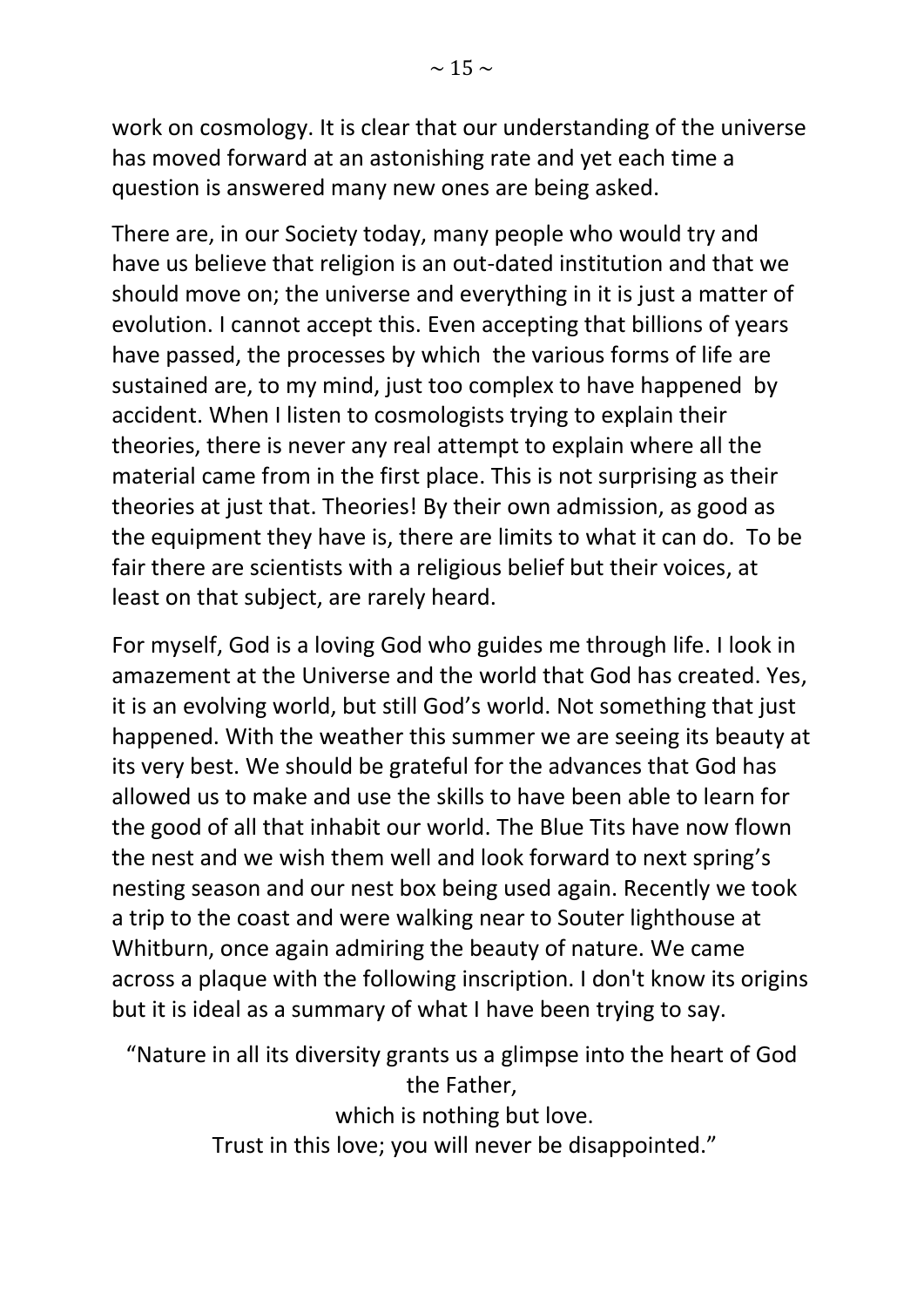I recently visited Bolton Abbey near Skipton. There I found a prayer card, part of which I should like to share with you.



**To help you use 5 minutes in prayer**

#### **Be still for a few moments and bring into your mind the fact that you are with the God who created the whole world.**

Now think of the Cross and remember that you are with God who made you and loves you.

*Now say this prayer, pausing at the end of each line:* LORD. Overshadow me with Thy Spirit; Banish distraction, inattention, coldness; Make mine eyes to see, mine ears to hear, my tongue to speak, my soul to be still; And then be merciful to my prayer, and to me, a sinner; for Christ's sake.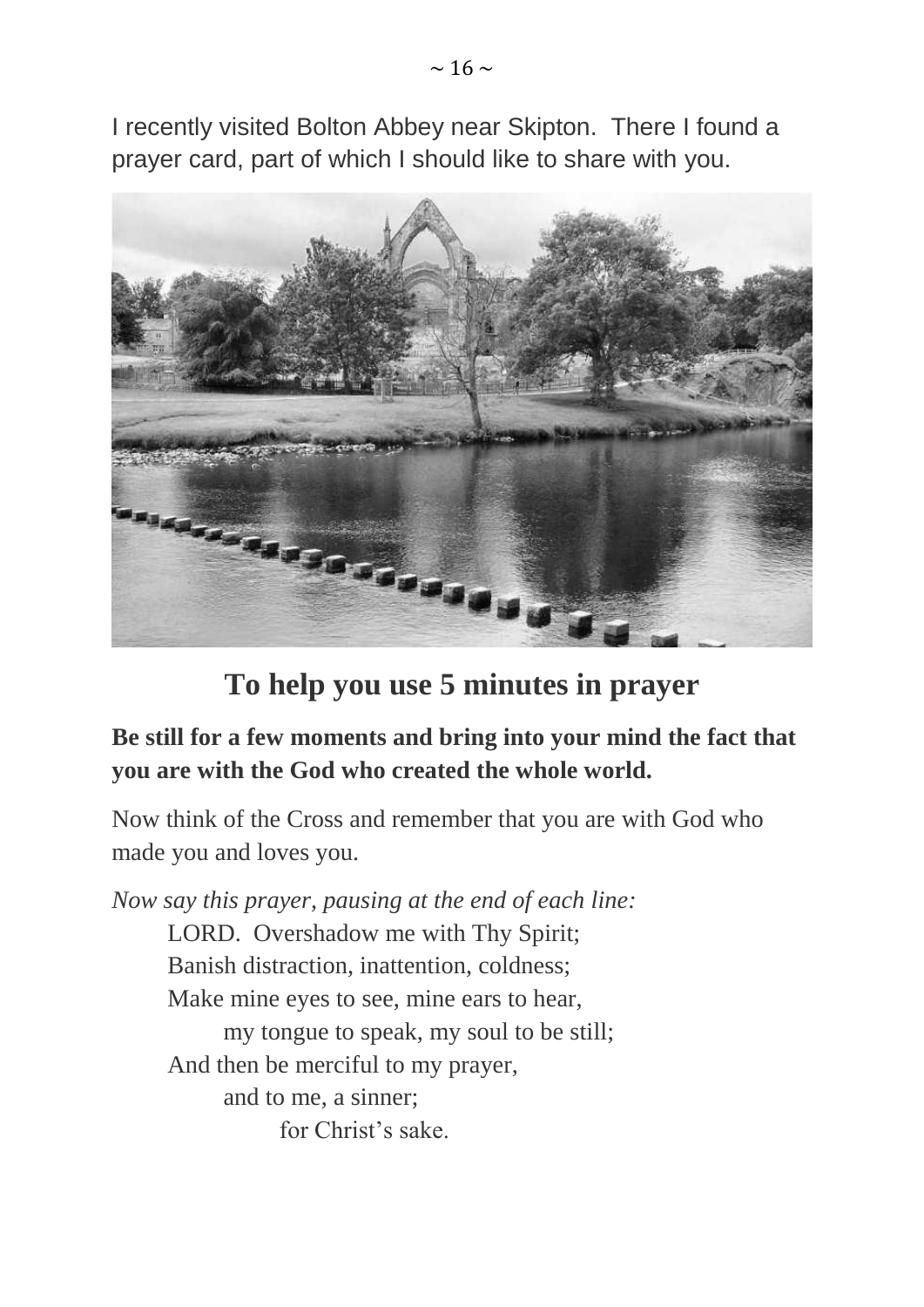#### **'Care for our World'**

Shincliffe Housegroup recently created a worship service for Elvet based on their study of Pope Francis' encyclical, "Laudato Si'". I have been asked to reproduce some of their material so that readers of this magazine might know what was said. "Laudato Si'" are the opening words of St Francis of Assisi's Canticle

of the Creatures, "*Praised be you"*. You can look up both the encyclical and the canticle online.

#### *What is climate change?*

*Here is an illustration. If you have a glass kettle, you can watch the water as it gets hotter - it bubbles slowly at first and then faster and faster until, at boiling point, there are continuous fast moving bubbles producing lots of steam. This is because molecules move about faster when they get hotter. The earth's atmosphere is like that. Every little fraction of a degree that the atmosphere is warmed, the air moves a fraction faster. As it moves faster, the weather becomes less predictable. Therefore when we talk about global warming we don't mean that earth will just slowly get hotter. We mean that things will become more chaotic with more extreme variations and more unexpected events.*

*Most of us want to make a difference to protect our world and its vulnerable people and animals. Yet it is such a complex issue, many of us don't know where to start.*

*Pope Francis maintains that changes to lifestyle and consumption habits can make a big difference. Examples include having re-usable water bottles, taking shorter showers, walking, biking or taking public transport instead of driving. He also recommends recycling, composting food waste, and buying energy efficient appliances, sharing electronically instead of printing, and installing solar panels.*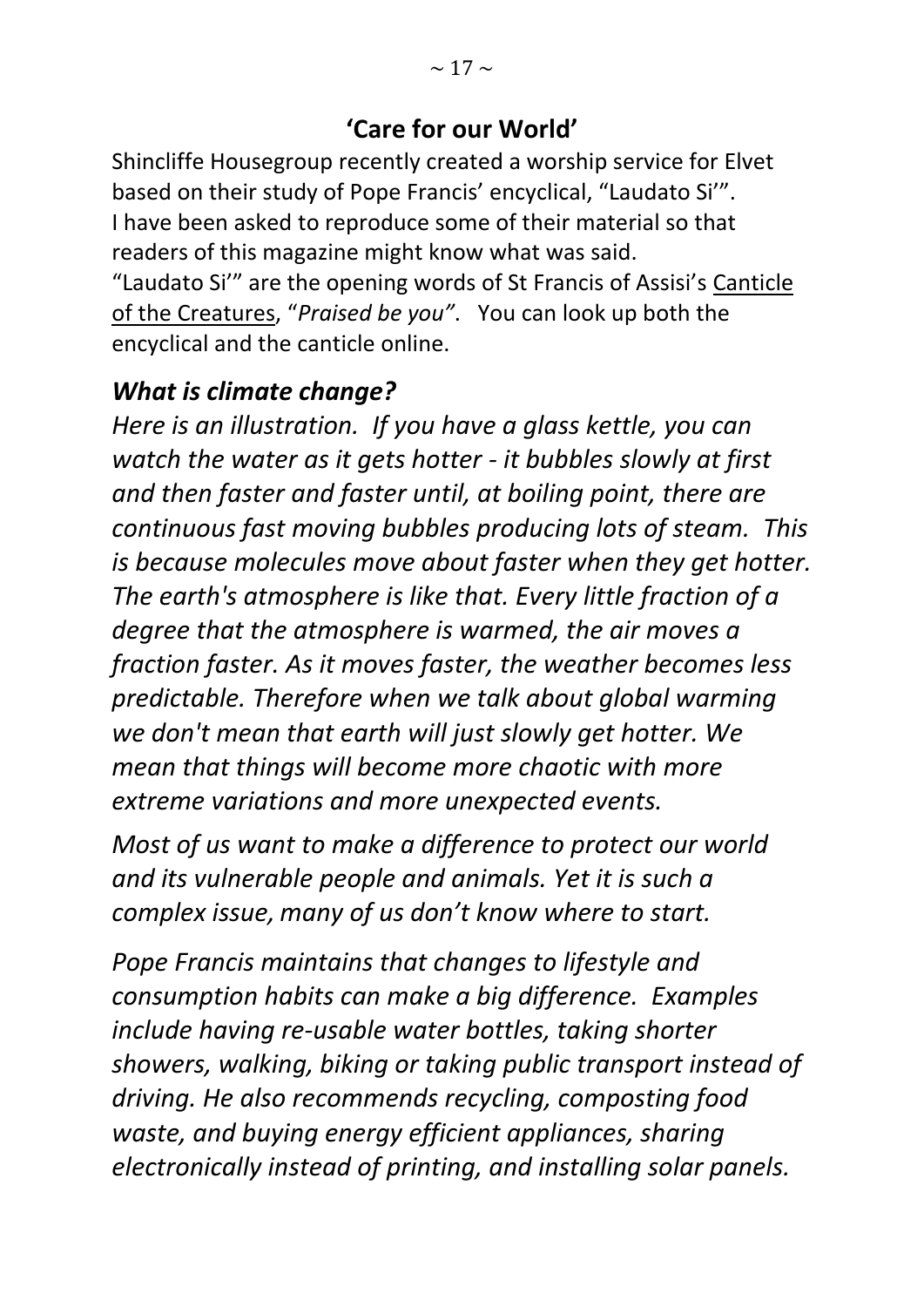*Do we think that we are only one person, and what we do won't make a great deal of difference either positively or negatively? Or do we embrace the Pope's message positively and try and work together to make constructive changes in the world?* 

*People in poverty have contributed least to climate change, yet they are disproportionately impacted by it. Are we really considering the needs of the marginalised in society? Do we allow our own selfish desires to take precedence? Or do we realise that the earth doesn't belongs to us and we are only stewards for the time that we are here?* 

*Everything will have to adapt to the effects of climate change, but while rich people and nations can more readily afford to counter rising sea levels, or repair the damage caused by hurricanes, poorer countries cannot. It is time to change the climate of apathy that prevails in our privileged communities, and take action to stop global warming devastating the world's most vulnerable communities and other species.*

*When we are at the beach, we can all pick up litter to prevent it getting washed back into the sea. As individuals we need to make a difference, but above all we need to lobby our MPs and large companies that use plastic packaging to start using more sustainable products instead.*

*An unregulated market economy dependent upon everincreasing consumption no longer makes sense. Buying crops out of season that have been shipped half way across the world makes a huge impact on our carbon footprint, as does flying off to exotic lands on holiday.*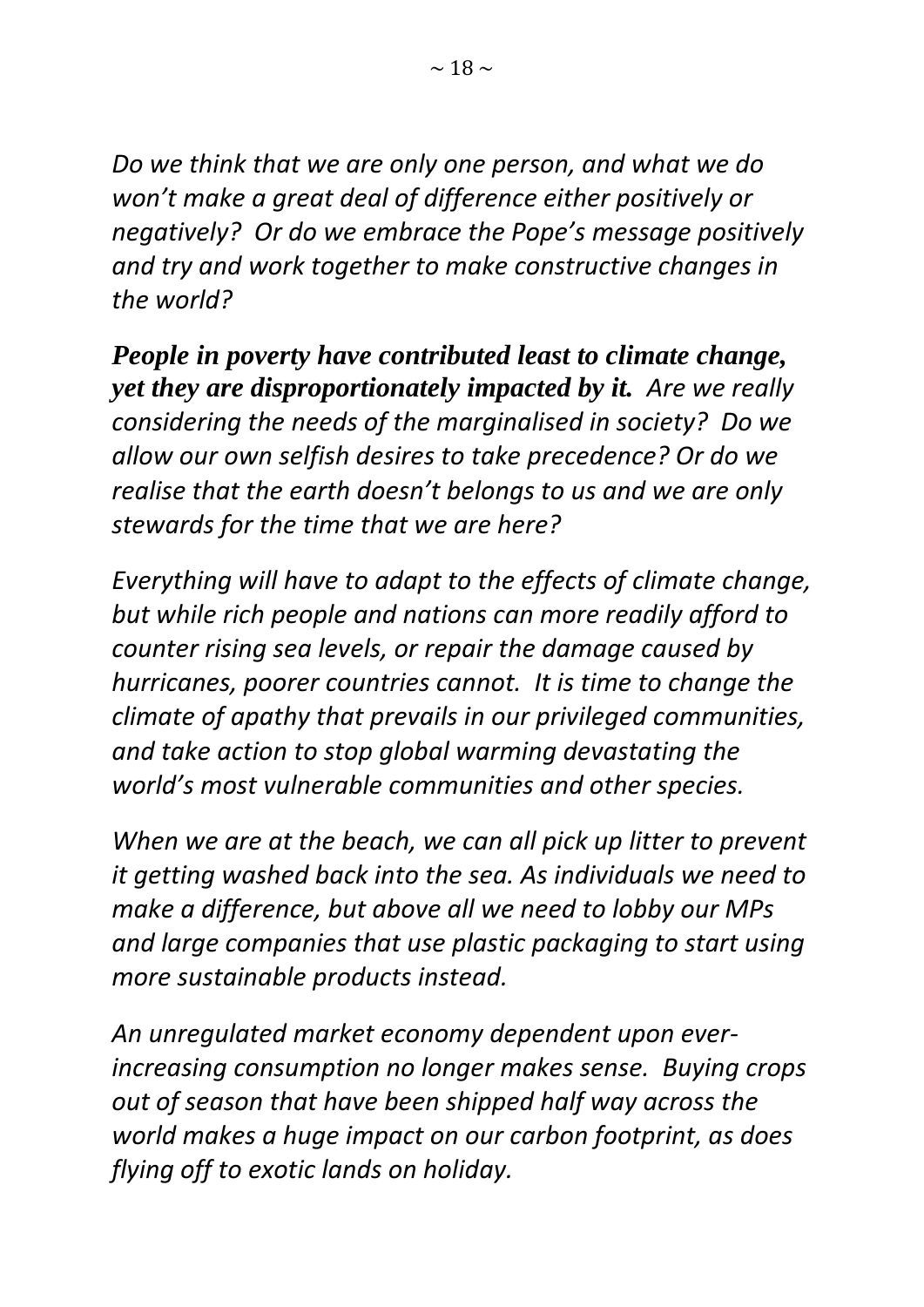*Where we can make a difference, we should try and make that difference. For instance, one positive change has been the charging for plastic bags. Perhaps we need to try and buy from shops where you can buy individual products such as apples and bananas without all the plastic packaging, and where we can, always look for oil, ketchup, fruit juice, etc*. *in glass bottles rather than plastic ones; cotton buds or straws made from paper rather plastic; and so on.* 

*Everything is connected. One big change recently is the number of high street shops that are closing down and one of the many complex reasons behind this is the growth in the number of people choosing to shop online rather than in their local community. Perhaps the people that are benefitting most from this trend are those involved in the postal or transportation of packages. But this movement has resulted in people losing their jobs and town centres becoming like ghost towns.*

*Whatever we think, as in all things, we have to remember that nothing is possible in our own strength. It is important that we pray and are guided by God so that we are led in the direction that God wants each of us to take. We are not all called to do the same things. We all have different strengths and gifts, but as long as we keep informed about how our modern world is being affected and rely on God through prayer, we can make a difference in taking steps to heal God's broken creation. AMEN*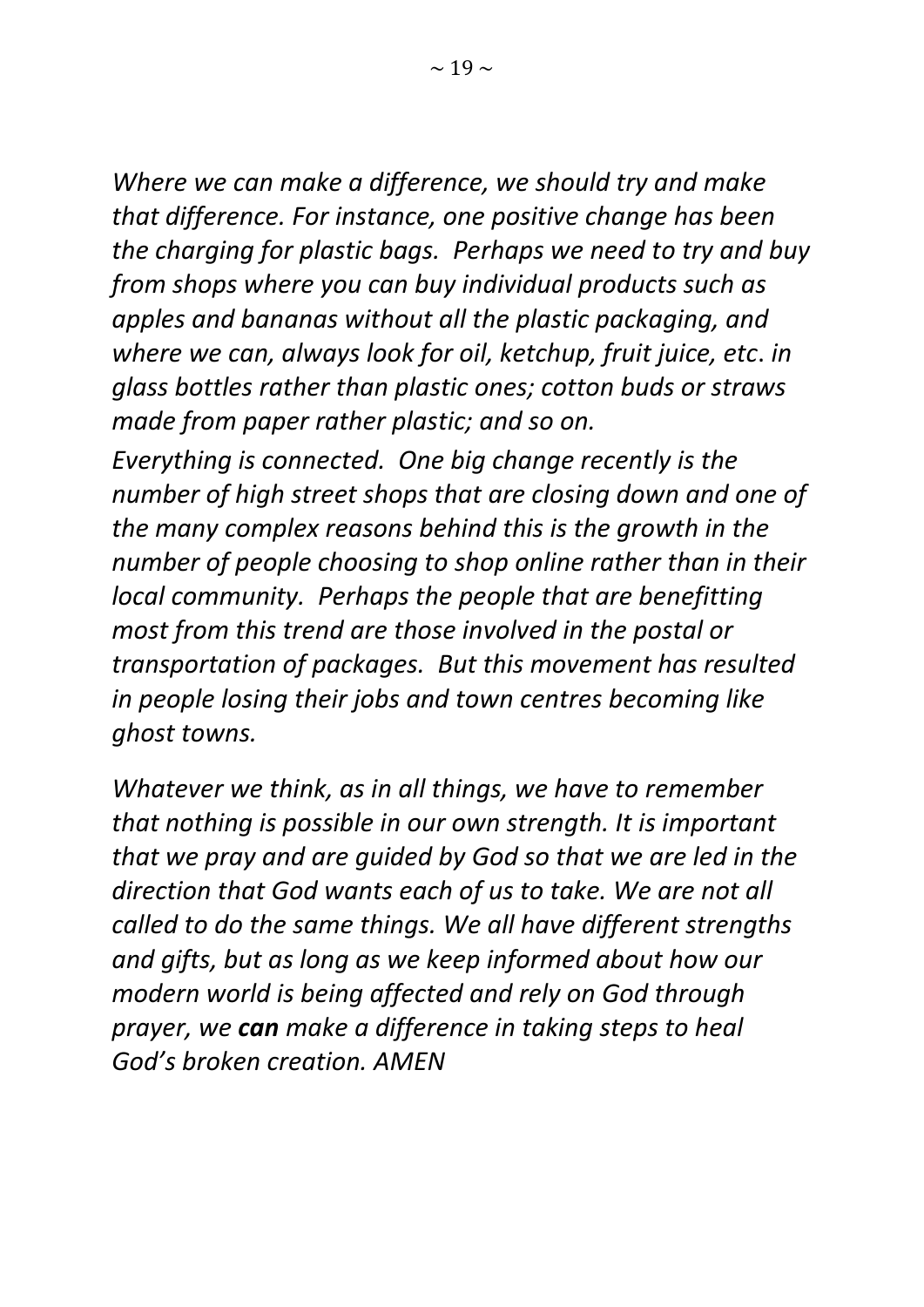Found at [shortstoriesshort.com/story/parables](http://shortstoriesshort.com/story/parables)



The Pencil Maker took the pencil aside, just before putting him into the box.

"There are five things you need to know," he told the pencil, "before I send you out into the world. Always remember them and never forget, and you will become the best pencil you can be.

"One: You will be able to do many great things, but only if you allow yourself to be held in someone's hand. "Two: You will experience a painful sharpening from time to time, but you'll need it to become a better pencil." "Three: You will be able to correct any mistakes you might make.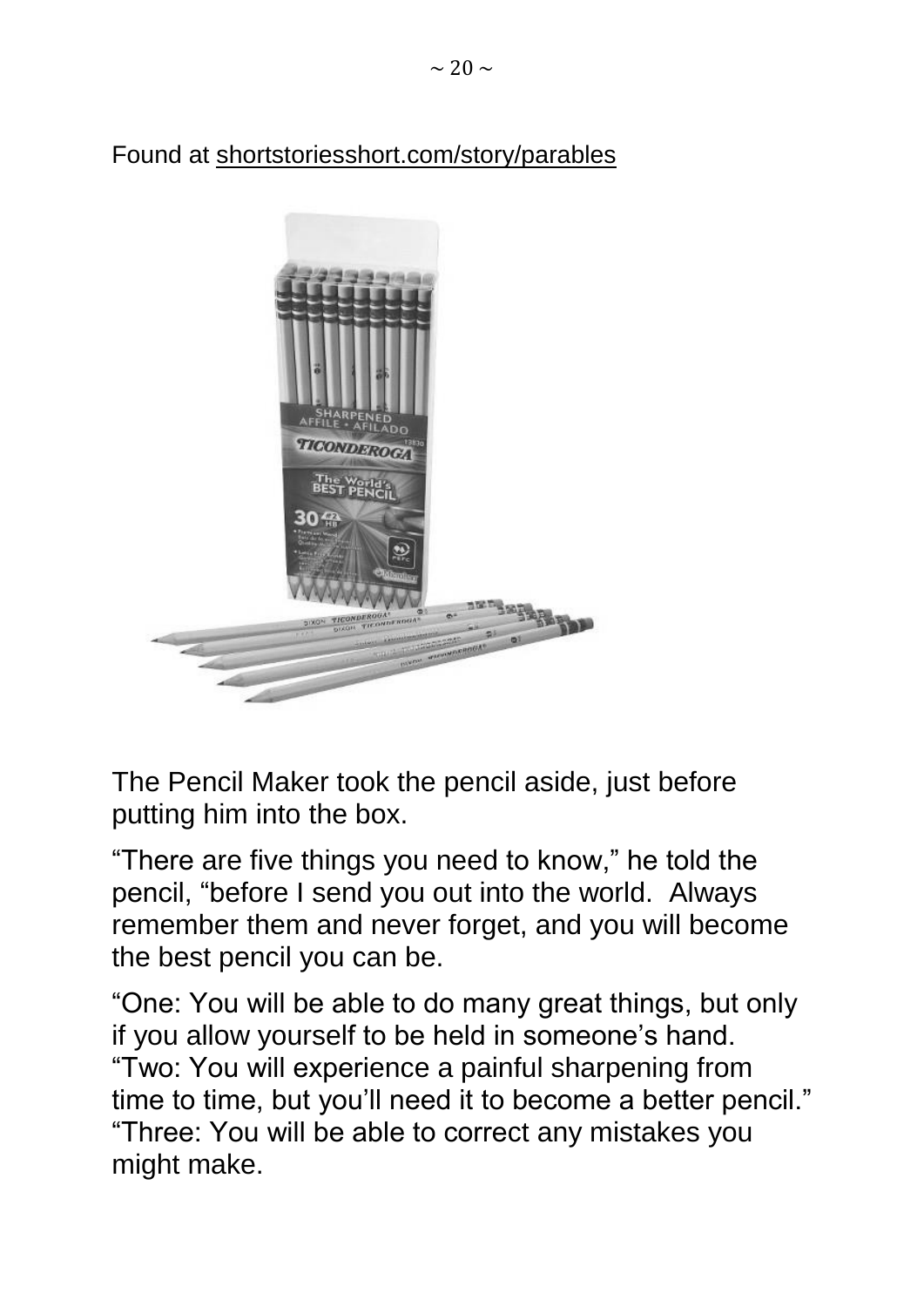"Four: The most important part of you will always be what's inside.

"And Five: On every surface on which you are used, you must leave your mark. No matter what the condition, you must continue to write."

The pencil understood and promised to remember, and went into the box with purpose in its heart.

Now, replacing the pencil with you - always remember these five points and never forget them, and you will become the best person you can be.

One: You will be able to do many great things, but only if you allow yourself to be held in God's hand - and allow other human beings to access you for the many gifts you possess.

Two: You will experience a painful sharpening from time to time, by going through various problems in life, but you'll need it to become a stronger person.

Three: You will be able to correct any mistakes you might make.

Four: The most important part of you will always be what's on the inside.

And Five: On every surface on which you walk, you must leave your mark. No matter what the situation, you must continue to do your duties.

Allow this parable on the pencil to encourage you to know that you are a special person and only you can fulfil the purpose to which you were born to accomplish. Never allow yourself to get discouraged and think that your life is insignificant and that you cannot make a change.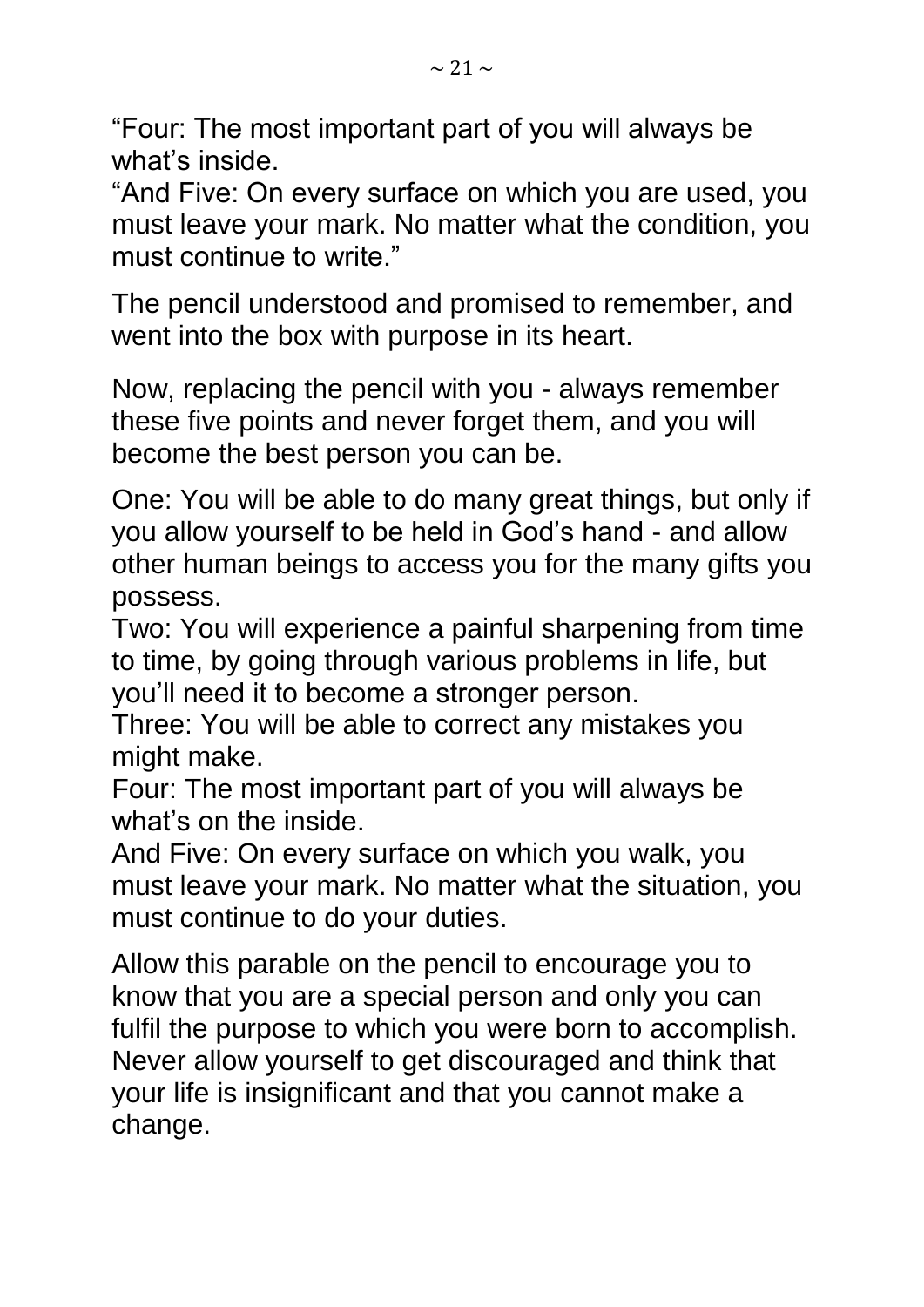#### **THE WEEK IN BOWBURN**

| Sundays<br>Wednesdays | $10.30$ am       | <b>Morning Worship</b><br>2 - 3 pm Prayer & Fellowship Meeting<br>last Weds of month. |
|-----------------------|------------------|---------------------------------------------------------------------------------------|
| Thursdays             |                  | 9.00 am * "Drop-in"<br>5.30 pm * Brownies<br>(Contact: Karen Heron 07921377321)       |
|                       | 7.15 pm * Guides | (Contact Rosalind [Ros] Waites 0191 377 9995)<br>* term-time only                     |

http://www.durhamdeernessmethodist.org.uk/wordpress/?page\_id=10

#### **THE WEEK AT ELVET**

- Sun **8.30 a.m. Second Sunday, Holy Communion 10.45 a.m. Morning Service & Junior Church, including Crèche 2.00 p.m. Worship in Chinese (Mandarin and Cantonese) 6.00 p.m. Evening Worship**  7.00 p.m. MethSoc (term-time)
- Mon 2.00 p.m. Prayer Meeting (2nd & 4th Monday) 5.30 p.m. Rainbows (Girls 5-7 yrs.) at St. Oswald's xx 5.45 p.m. Brownies (Girls 7-10 yrs) at St. Oswald's 6.00 p.m. Cubs (Open Group) [Boys and Girls 8-10½ yrs.] 7.30 p.m. Guides (Girls 10-14 yrs.) at St. Oswald's 7.30 p.m. Explorers (Open Group) [Mixed 14½-18 yrs.] 7.45 p.m. Elvet Homegroup (1st and 3rd Monday) 7.45 p.m. Shincliffe House Group (alternate weeks) *Rainbows, Brownies and Guides contact number 372 1786*
- Tue 10.15 a.m. Ecumenical House Group (alternate Tuesdays) 5.30 p.m. Beavers (Open Group) [Boys and Girls 6-8] 7.10 p.m. Scouts (Open Group) [Boys and Girls10½-14½]
- Wed 12 noon Lunch Stop ALL welcome (roughly equates with term-time)
- Thurs 10.00 a.m. Arts & Crafts Workshop 7.30 p.m. Thursday Club for All (alternate weeks)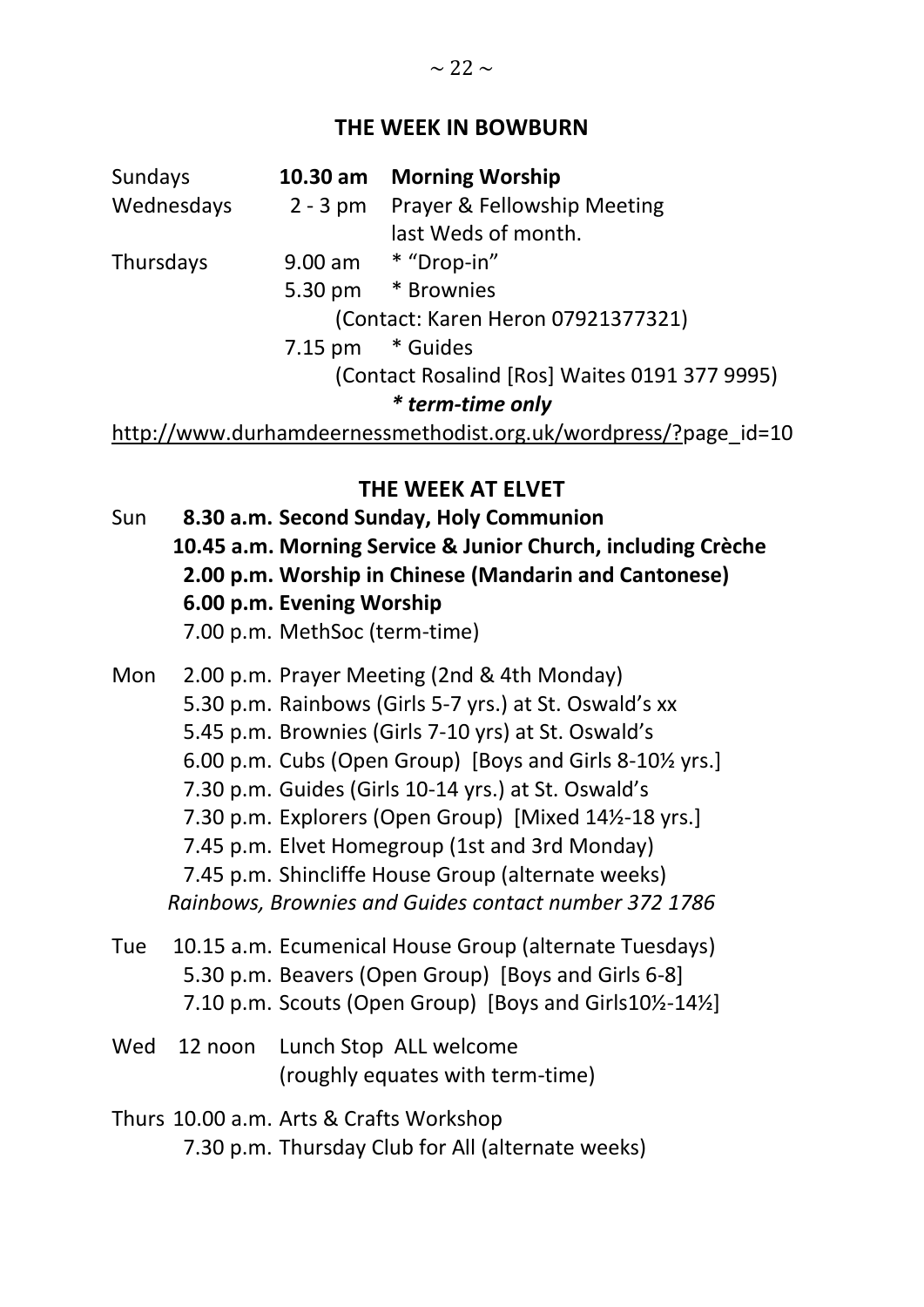#### **THE WEEK AT FRAMWELLGATE MOOR**

Sundays **10.30 am Morning Worship** Tuesdays 10.00 am Prayer Meeting Thursdays 10 - 11am Dance Fusion

Framwellgate's Church Hall is rented out during the week for exercise classes.

Why not visit their website for details? - especially if you live in the area.

http://www.durhamdeernessmethodist.org.uk/wordpress/?page\_id=236

#### **THE WEEK AT NORTH ROAD**

| Sun         | $10.30$ am<br>$1.00$ pm                                                         | <b>Morning Worship</b><br><b>Durham Korean Church</b>                                                                                                                                                       |
|-------------|---------------------------------------------------------------------------------|-------------------------------------------------------------------------------------------------------------------------------------------------------------------------------------------------------------|
| Mon         |                                                                                 | 1.30 --3.30 am Blind Life in Durham social group                                                                                                                                                            |
| <b>Tues</b> | $10.00$ am - $1.30$<br>$10. am - noon$                                          | Craftworks with Mannas light lunch<br>Craft, friendship and support (fortnightly)<br>Visually impaired Coffee Morning (monthly)<br>1.30 - 2.30 pm Smart Support group<br>3.00 - 4.00 pm Smart Support Group |
|             | Wed 10 - 12 noon                                                                | Dementia Café (monthly)                                                                                                                                                                                     |
|             | Thurs 9.30-11.30 am<br>$10 - 1.00$ pm<br>$2.00 - 4 \text{ pm}$<br>$1.00 - 3$ pm | Messy Mornings (term-time only)<br>Birmingham Institute for the Deaf<br>Birmingham Institute for the Deaf<br>Hartlepool Mind Support Group Drop-In (weekly)                                                 |
| Fri         | $10 - 4.00$ pm                                                                  | Birmingham Institute for the Deaf                                                                                                                                                                           |
| Sat         | $9 - 10.15$ am<br>10 am - 1 pm<br>$11.30 - 1.30$ pm                             | Men's Breakfast (third Saturday)<br>Coffee Morning (second Saturday)<br>Durham City of Sanctuary 'Drop In' for Refugees.                                                                                    |

http://www.northroadmethodist.org.uk/